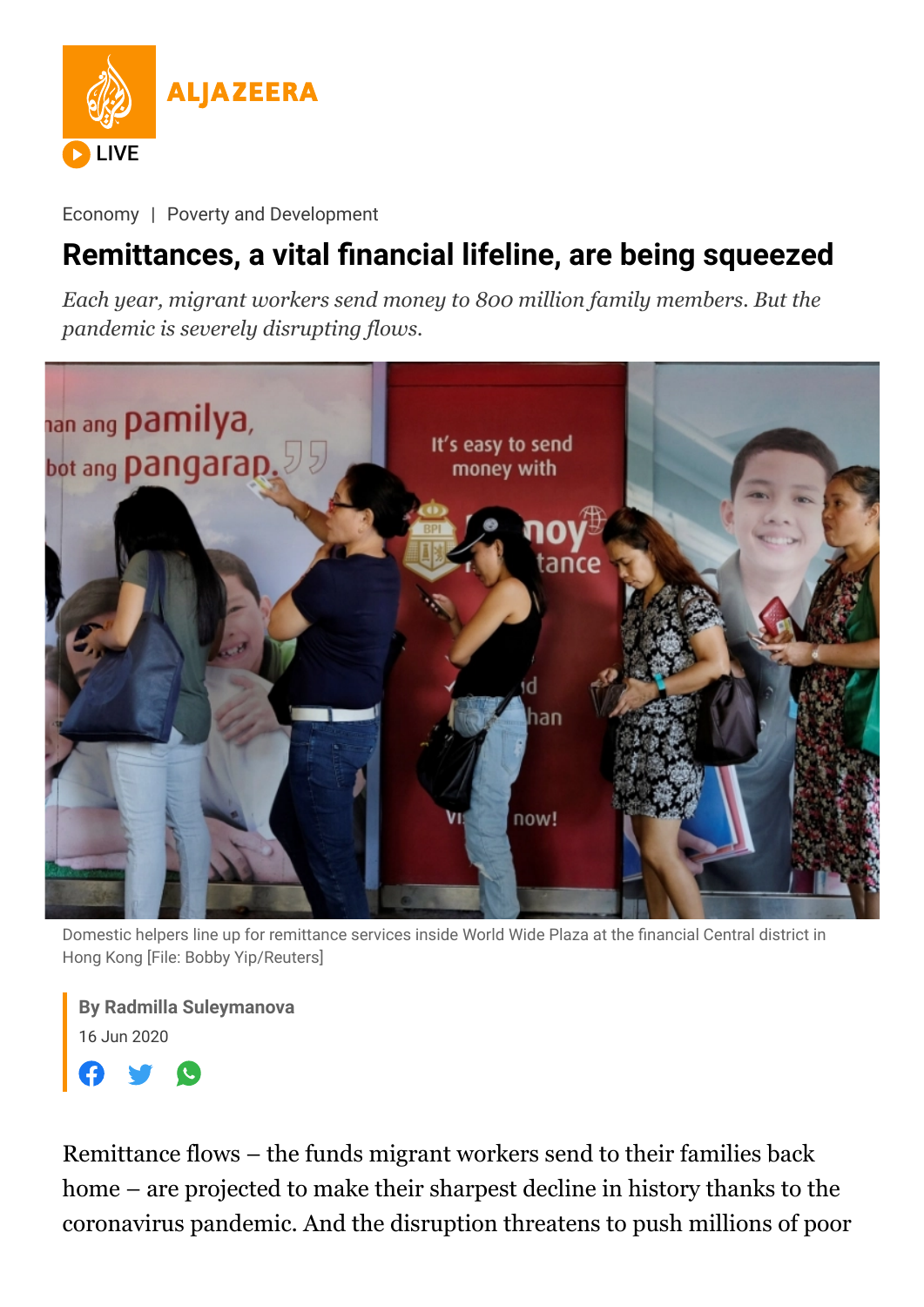families deeper into poverty, the United Nations has warned in the run-up to the International Day of Family Remittances.

Every year, some 200 million migrants send funds to 800 million family members back home. Half the funds go to rural communities, where poverty and hunger are rampant and where the money helps families access food, healthcare and education. But this that vital lifeline is forecast to fall by more than \$100bn as the coronavirus crisis upends livelihoods around the globe.

## KEEP READING

[Coronavirus remittances: Mexicans send home record money](https://www.aljazeera.com/economy/2020/5/4/coronavirus-remittances-mexicans-send-home-record-money) [Wages of migrants sent home could drop \\$142bn in 2020: World Bank](https://www.aljazeera.com/economy/2020/4/22/wages-of-migrants-sent-home-could-drop-142bn-in-2020-world-bank) [Coronavirus could push half a billion people into poverty: Oxfam](https://www.aljazeera.com/economy/2020/4/8/coronavirus-could-push-half-a-billion-people-into-poverty-oxfam)

Remittance flows to low and middle-income countries are estimated to drop by up to 20 percent to \$445bn in 2020, from \$554bn in 2019, according to April estimates by the World Bank.

This loss of income has a ripple effect on poor households around the world, and particularly in rural communities.

"Remittances account for over 10 percent of the gross domestic product in 30 countries in the world and for more than 5 percent of grosss domestic product for at least 60 low-and-middle-income countries," said Asako Okai, United Nations Development Programme (UNDP) Assistant Administrator and Director of its Crisis Bureau.

"Without this money, investments and consumption drop, while poverty and inequality become entrenched," she added.

UN Secretary-General Antonio Guterres is appealing to world leaders and "people everywhere" to support migrants during this unprecedented time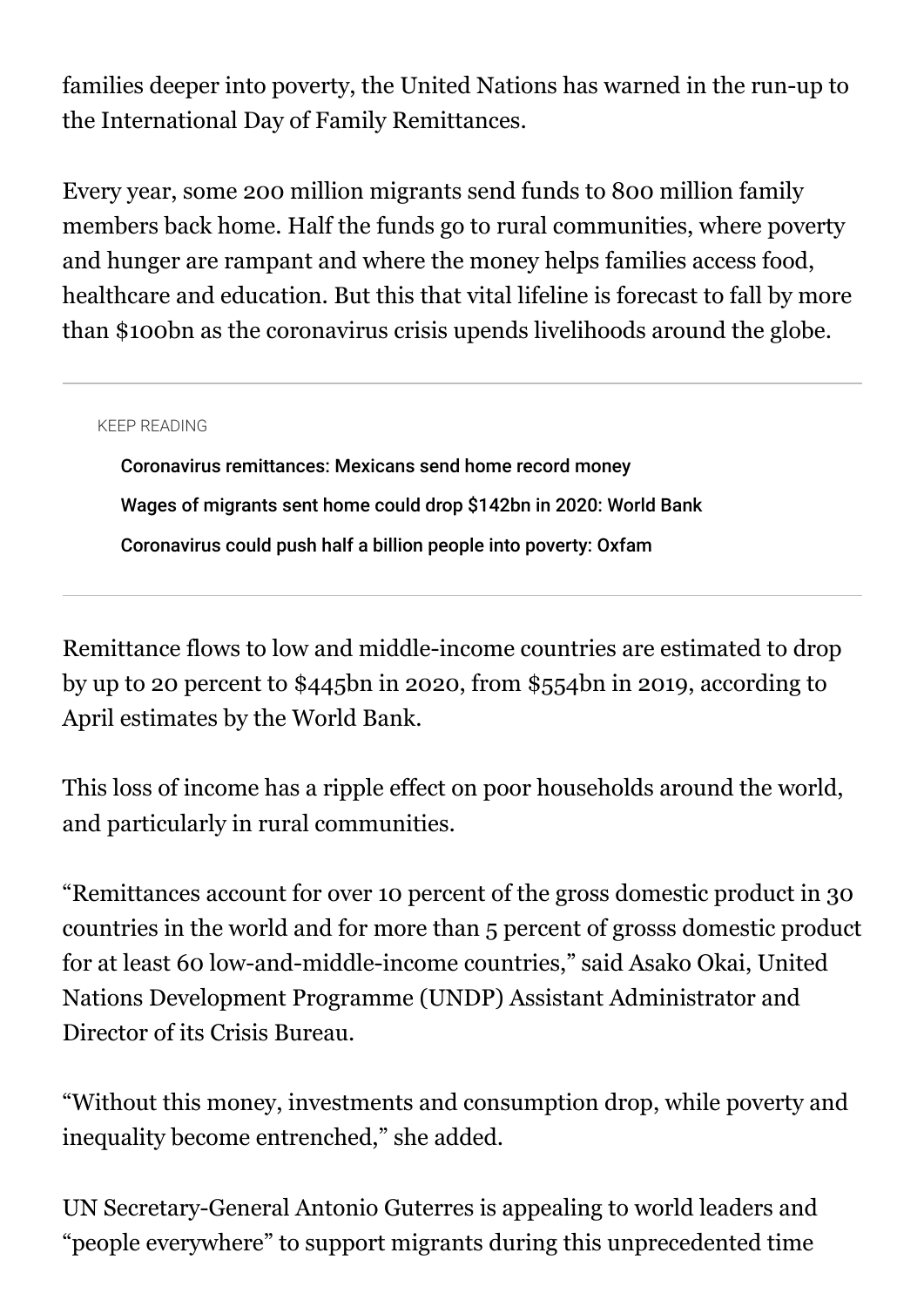when millions have lost their livelihoods and the ability to provide life-sustaining funds to their families in home countries.

"People on the move" are facing a "socio-economic crisis", Guterres has warned.

The situation is especially dire for migrants working in the informal sector, who have little to no access to unemployment benefits or sick leave.

The loss in income and employment has far-reaching consequences. The drop in remittances is "nearly three-quarters of all official development assistance that is no longer being sent back home to the 800 million people who depend on it," the UN chief said in a statement.

Migrants are particularly vulnerable as many of them worked in sectors such as construction, tourism, food, and domestic work – all hit hard by the pandemic and subsequent lockdowns.

"The hardship of COVID-19 felt by migrants in the form of lost wages and employment – often without government safety nets – is a large part of this crisis in remittances," Judith Karl, Executive Secretary at the United Nations Capital Development Fund told Al Jazeera.

"The loss of this crucial financing lifeline is devastating for both the migrant households and receiving countries," Karl said.

Indeed, the loss of remittance flows is causing severe hunger, and compromising health and education for tens of millions of families.

Early data from countries that rely on remittances is deeply worrying, says the International Fund for Agricultural Development (IFAD).

Senegal, Kenya, El Salvador, Nepal, the Philippines and Eastern Europe are among the countries that have not only experienced a drastic decline in re